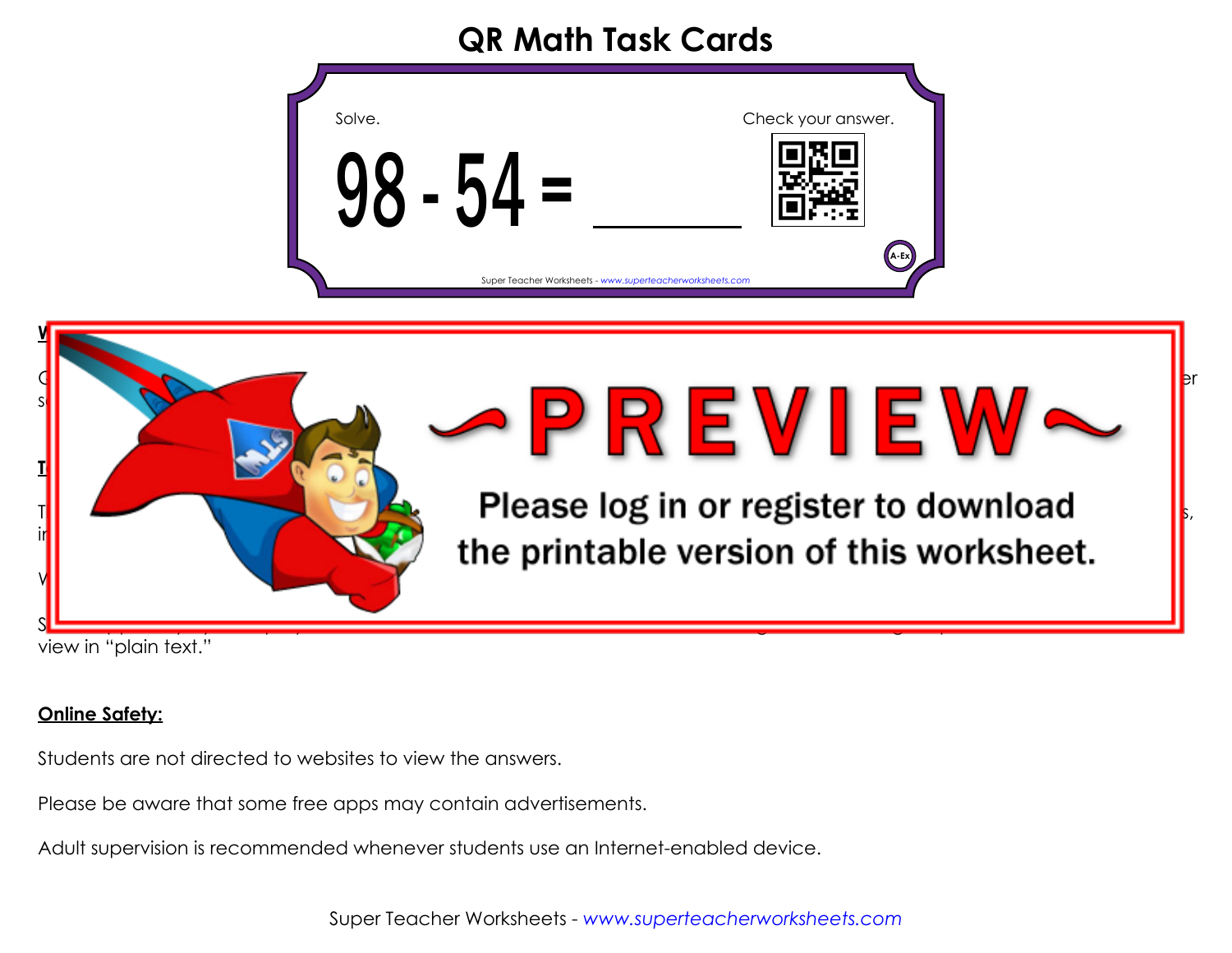## **CARD LIST**

|                            | 11. $84 - 29 =$ ________        |                             |
|----------------------------|---------------------------------|-----------------------------|
|                            |                                 | <b>22.</b> $76 - 42 =$      |
| 3. 21 - 13 = $\frac{ }{ }$ |                                 |                             |
|                            |                                 | <b>24.</b> 20 - 11 = $\_\_$ |
|                            | <b>15.</b> $67 - 51 =$ ________ |                             |
|                            |                                 |                             |
|                            |                                 | <b>27.</b> 90 - 55 = $\_\_$ |





**printable version of this worksheet.** Please log in or register to download

**39**

**23.** 46 - 7 =

| <b>4.</b> $65 - 20 = 45$           | <b>14.</b> $52 - 8 = 44$              | <b>24.</b> 20 - 11 = $9$             |
|------------------------------------|---------------------------------------|--------------------------------------|
| 5. $88 - 6 = 82$                   | <b>15.</b> $67 - 51 = 16$             | <b>25.</b> $73 - 50 = 23$            |
| 6. $94 - 67 = 27$                  | <b>16.</b> 25 - 20 = $\frac{5}{2}$    | <b>26.</b> 64 - 32 = $\frac{32}{1}$  |
| <b>7.</b> $39 - 17 = 22$           | 17. $96 - 58 = 38$                    | <b>27.</b> 90 - 55 = $\frac{35}{10}$ |
| <b>8.</b> 81 - 59 = $\frac{22}{1}$ | <b>18.</b> $35 - 19 = \textbf{16}$    | <b>28.</b> $87 - 42 = 45$            |
| <b>9.</b> $77 - 34 = 43$           | <b>19.</b> $42 - 31 = 11$             | 29. $47 - 13 = 34$                   |
| 10. $23 - 14 = 9$                  | <b>20.</b> $88 - 69 = \underline{19}$ | <b>30.</b> $73 - 49 = 24$            |

**13.** 44 - 17 =

**27**

Super Teacher Worksheets - *www.superteacherworksheets.com*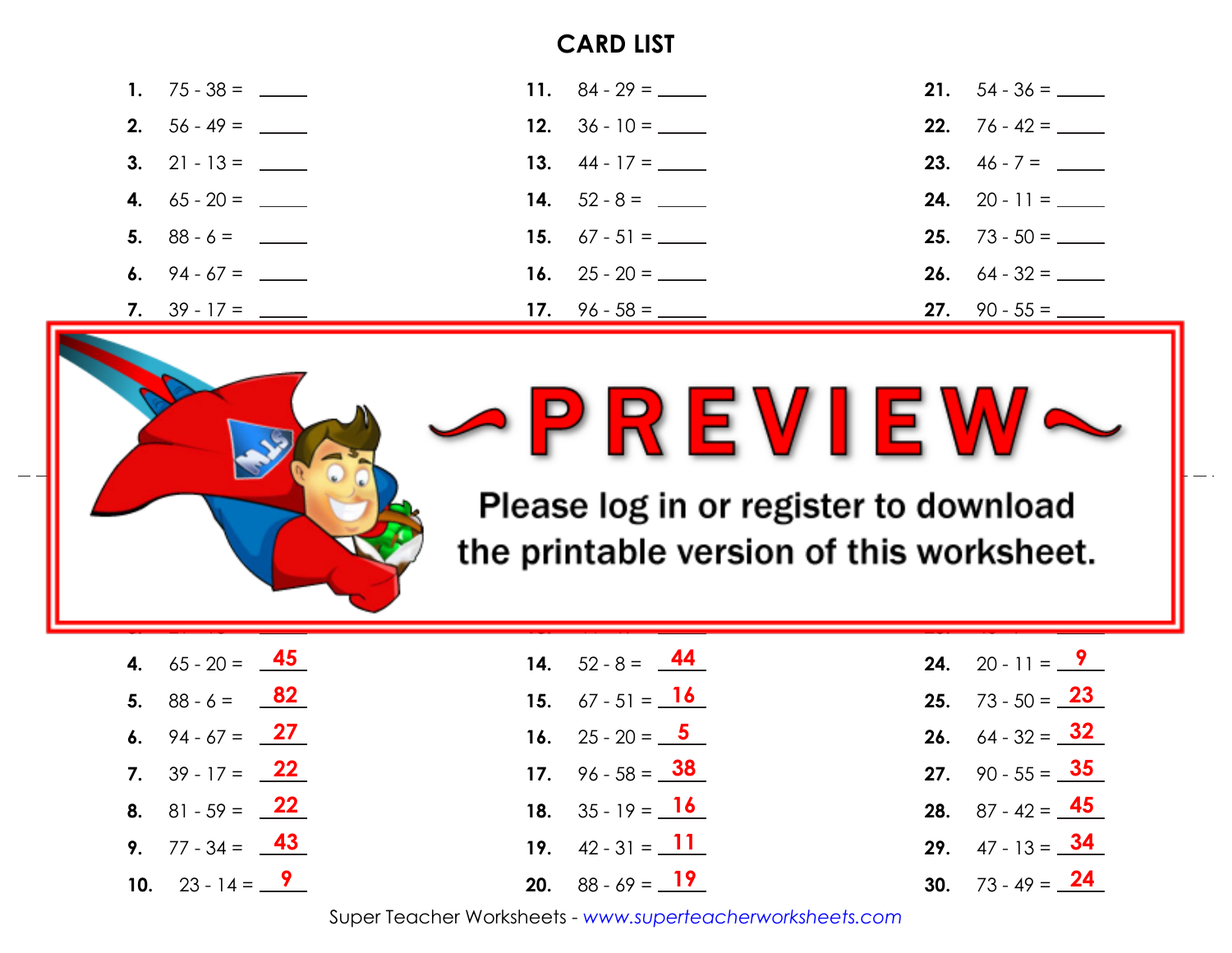

# $-38 =$

Solve. Solve and the contract of the check your answer.



Super Teacher Worksheets - *www.superteacherworksheets.com*

Please log in or register to download the printable version of this worksheet.





**A-2**

Super Teacher Worksheets - *www.superteacherworksheets.com*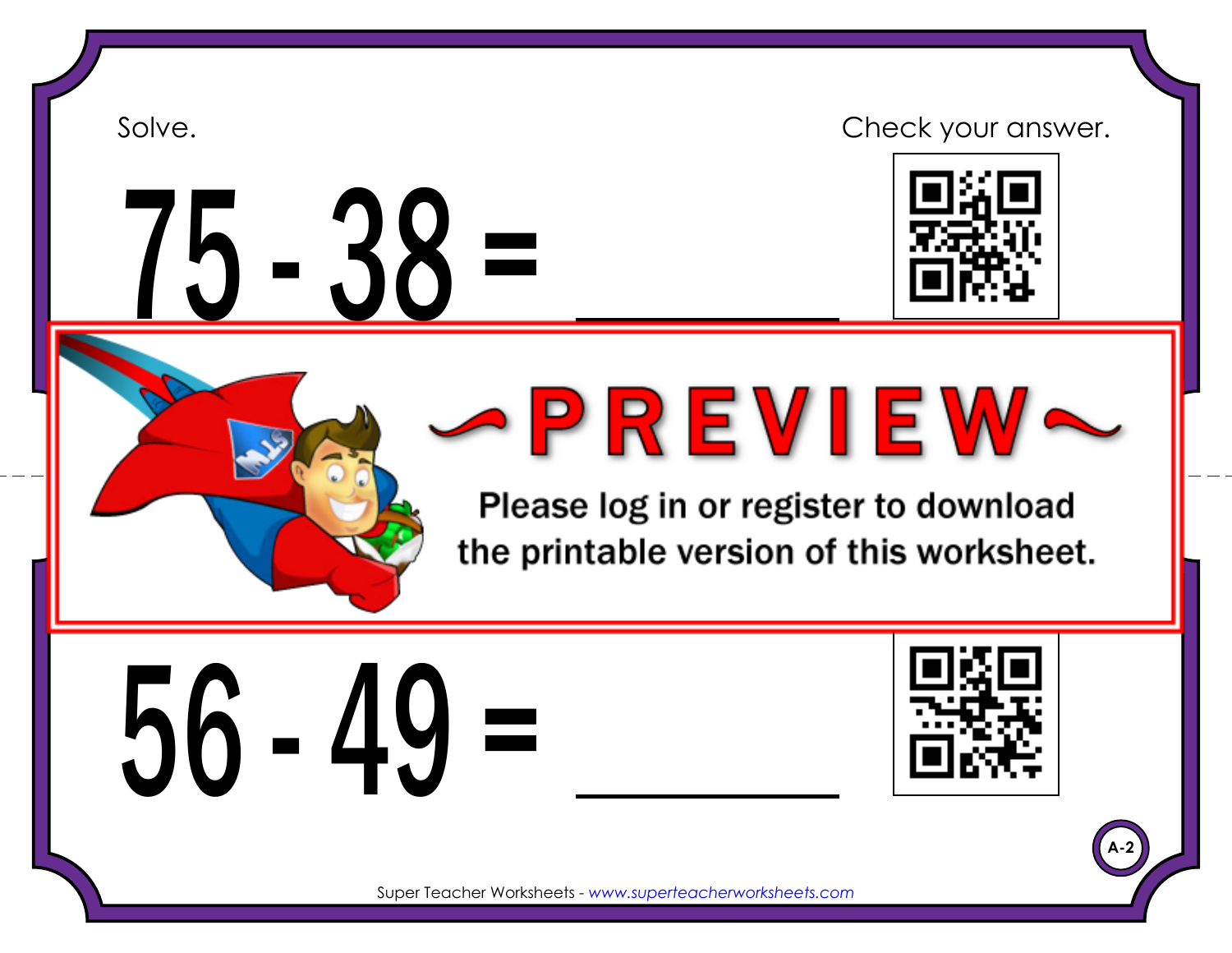





**A-4**

Super Teacher Worksheets - *www.superteacherworksheets.com*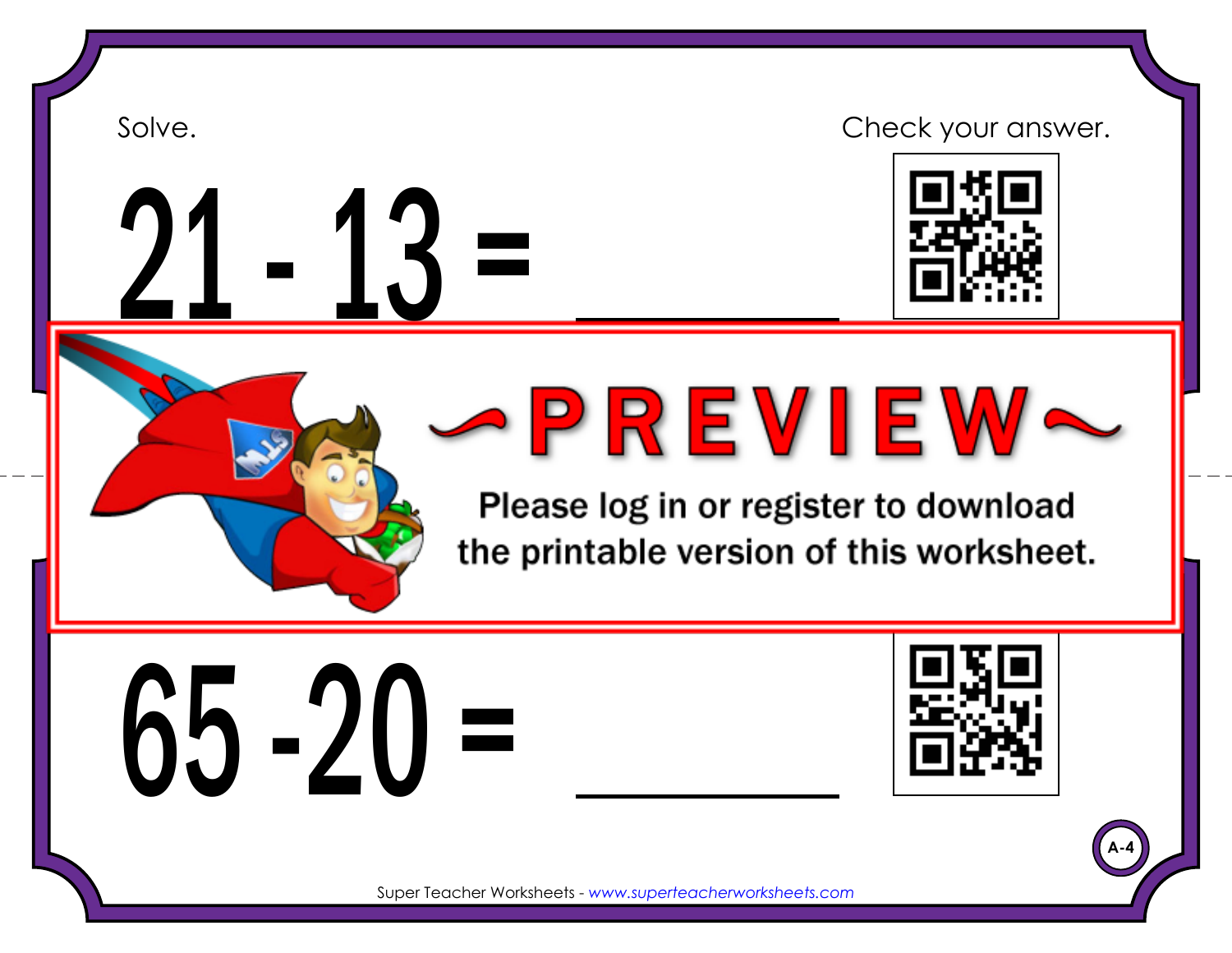<u>88 - b =</u>

## Solve. Solve and the contract of the check your answer.



Super Teacher Worksheets - *www.superteacherworksheets.com*

Please log in or register to download the printable version of this worksheet.

 $94 - 67 =$ 



**A-6**

Super Teacher Worksheets - *www.superteacherworksheets.com*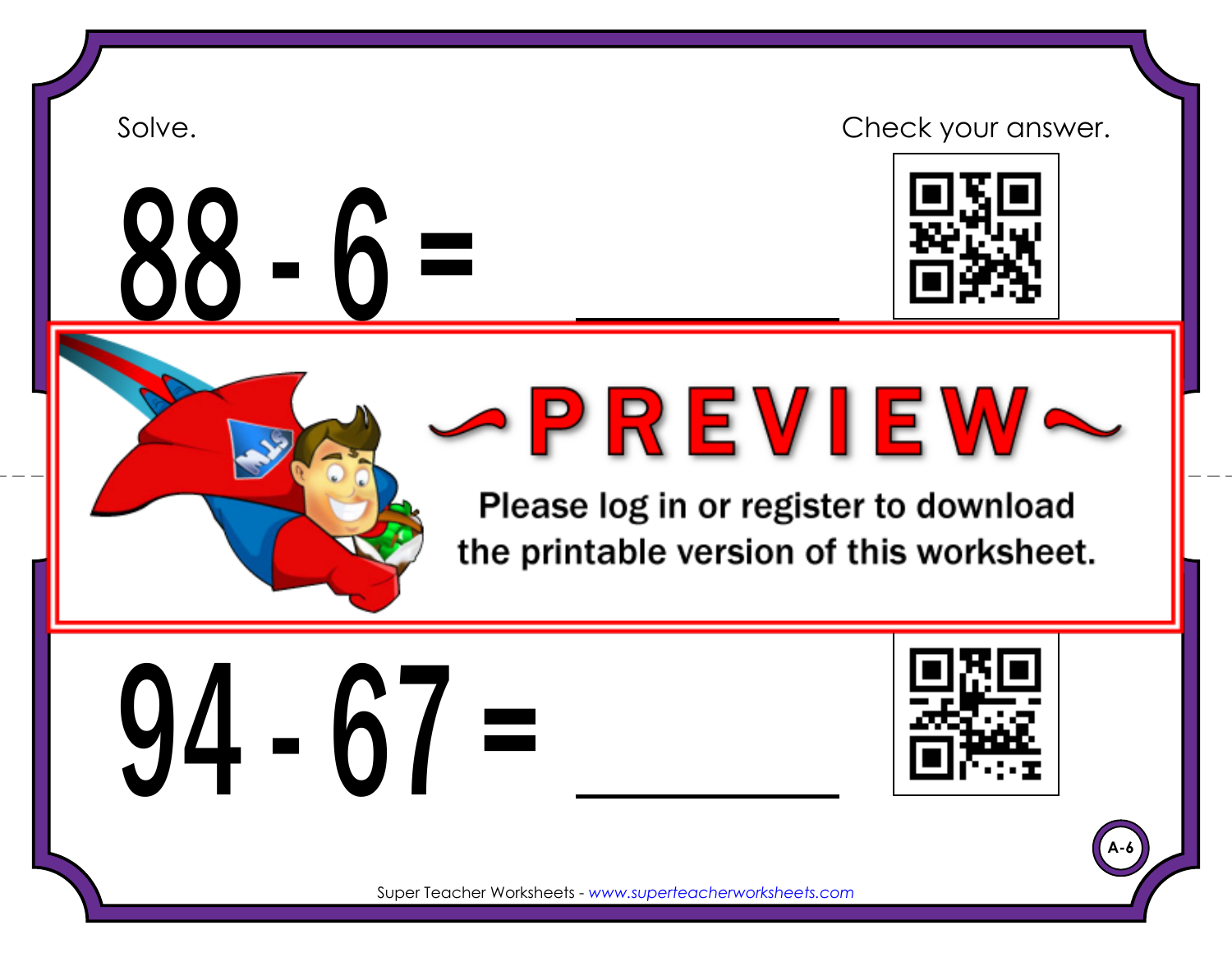$\frac{1}{2}$ 

## Solve. Solve and the contract of the check your answer.



Super Teacher Worksheets - *www.superteacherworksheets.com*

Please log in or register to download the printable version of this worksheet.

 $-59 =$ 



**A-8**

Super Teacher Worksheets - *www.superteacherworksheets.com*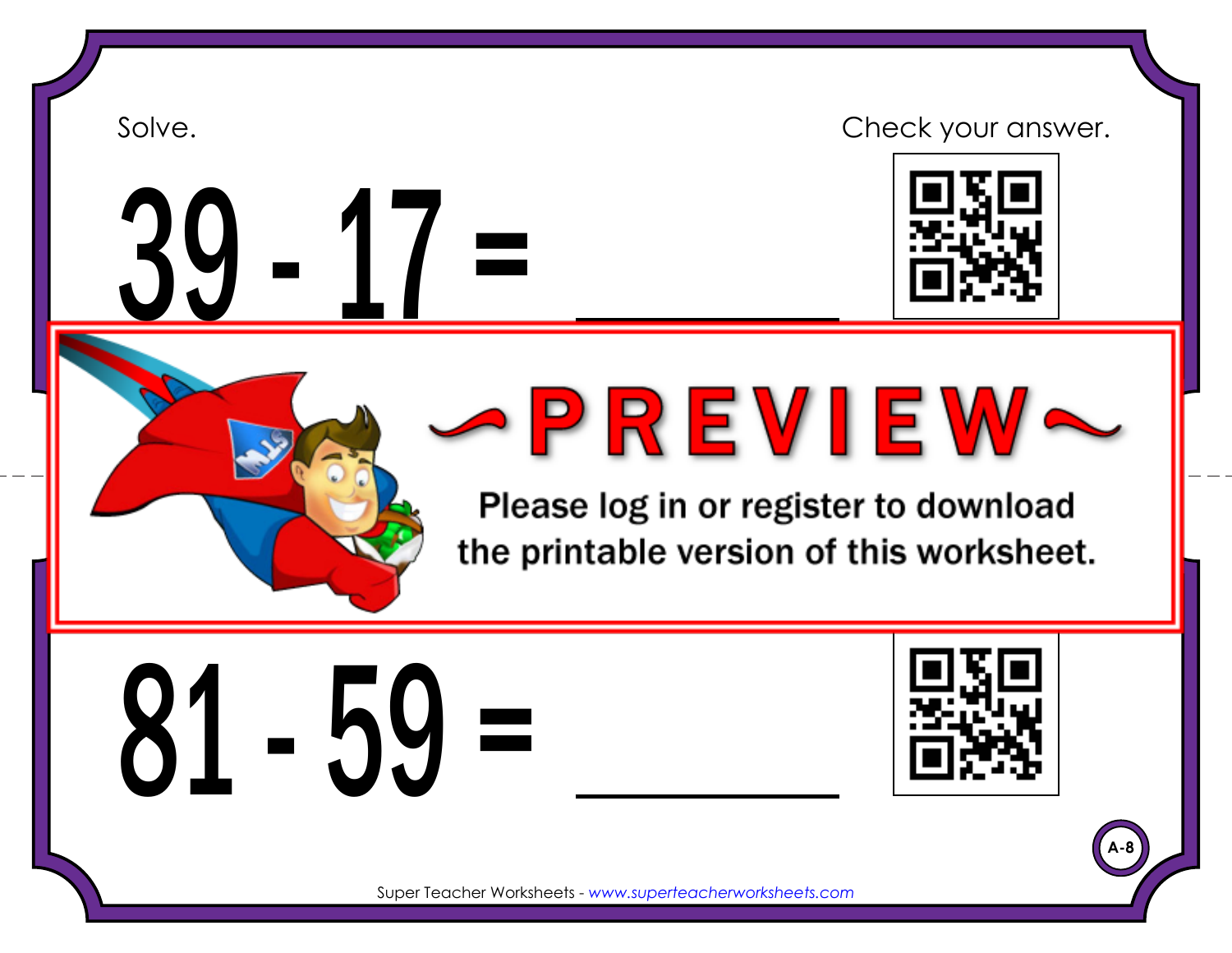

Please log in or register to download the printable version of this worksheet.

23 - 14 =



**A-10**

Super Teacher Worksheets - *www.superteacherworksheets.com*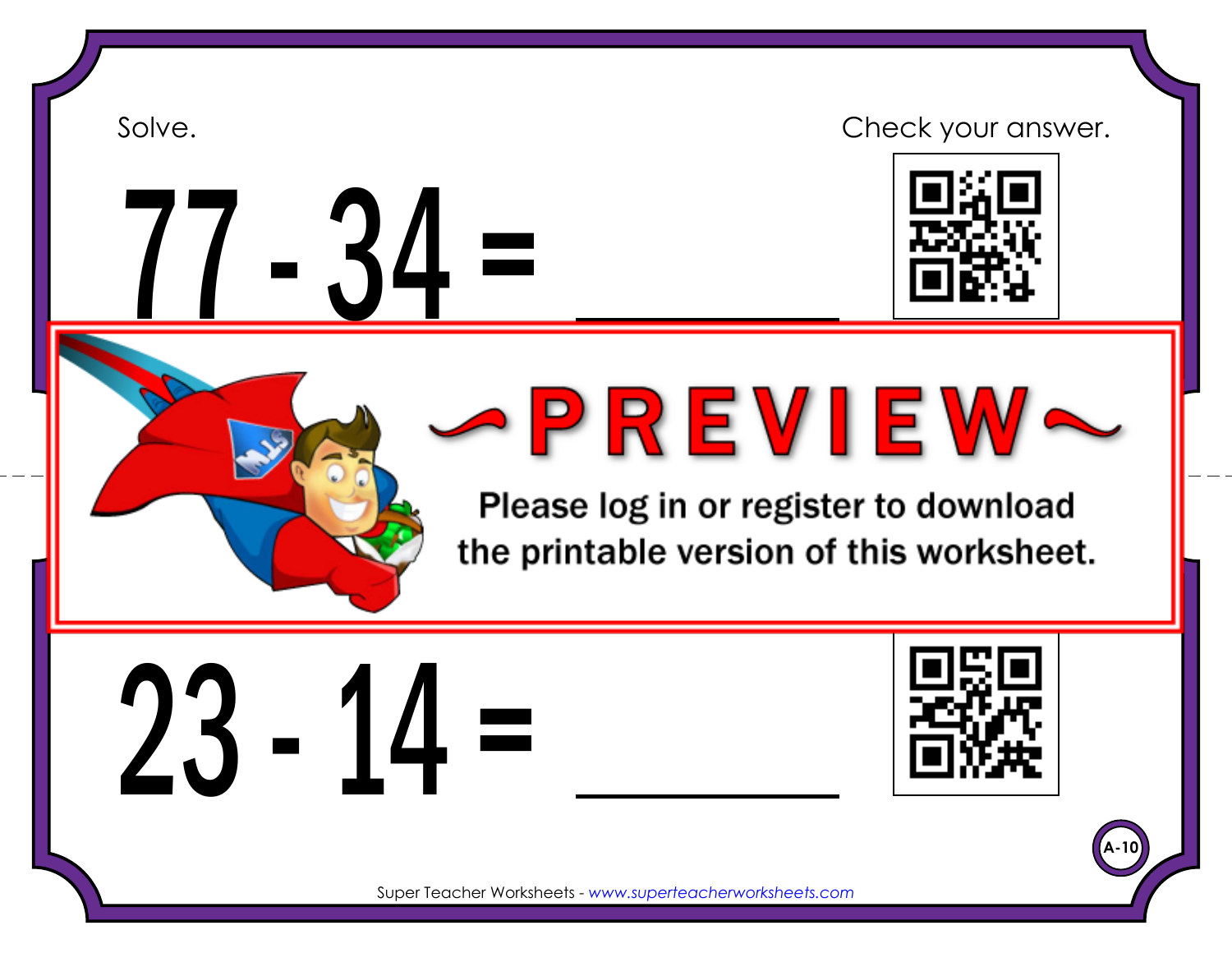







Please log in or register to download the printable version of this worksheet.





**A-12**

Super Teacher Worksheets - *www.superteacherworksheets.com*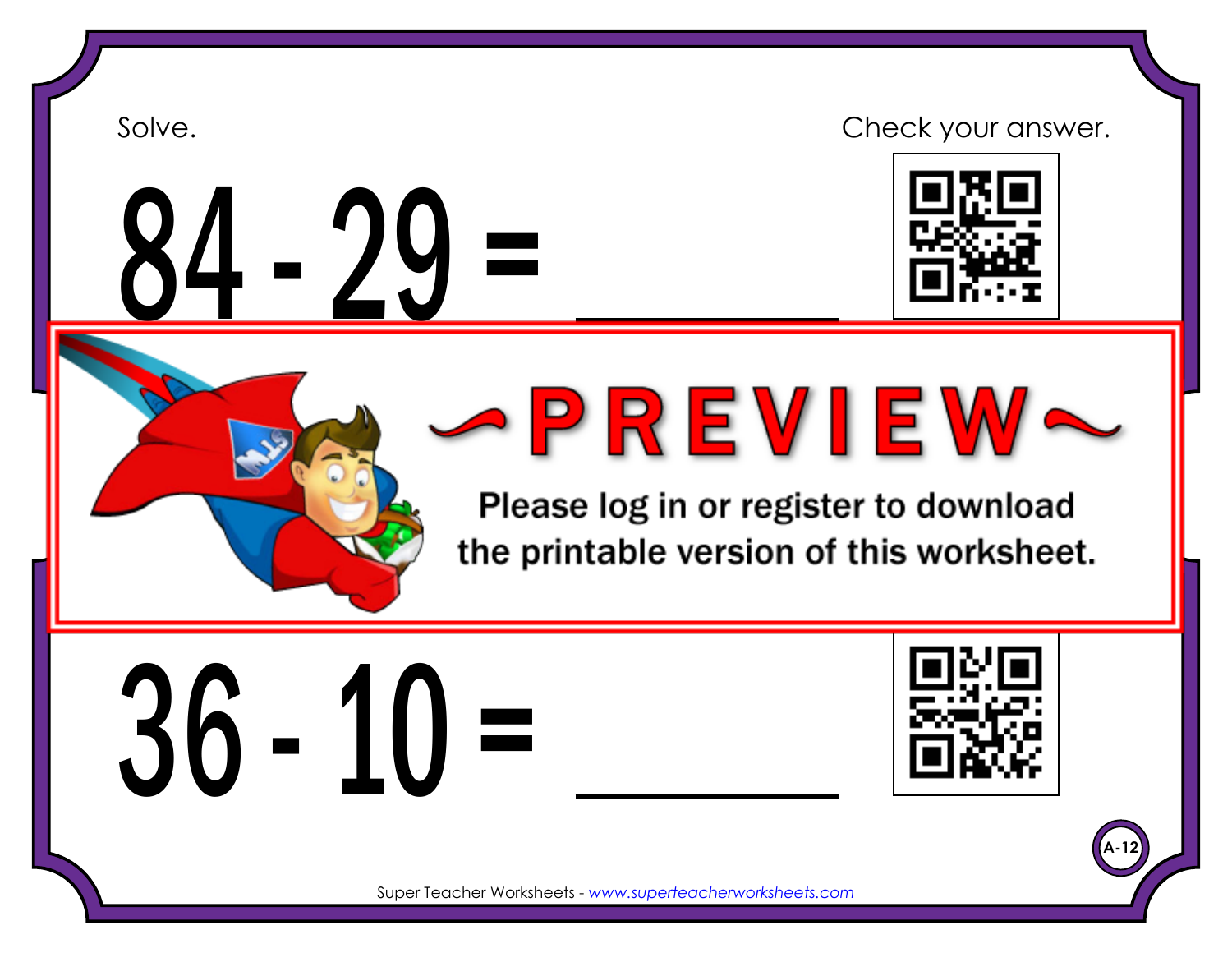## Solve. Solve and the contract of the check your answer. 44 - 17 = Super Teacher Worksheets - *www.superteacherworksheets.com* Please log in or register to download the printable version of this worksheet.



**A-14**

Super Teacher Worksheets - *www.superteacherworksheets.com*

Solve. Check your answer. Check your answer. Check your answer. Check your answer. Check your answer.

 $52 - 8 =$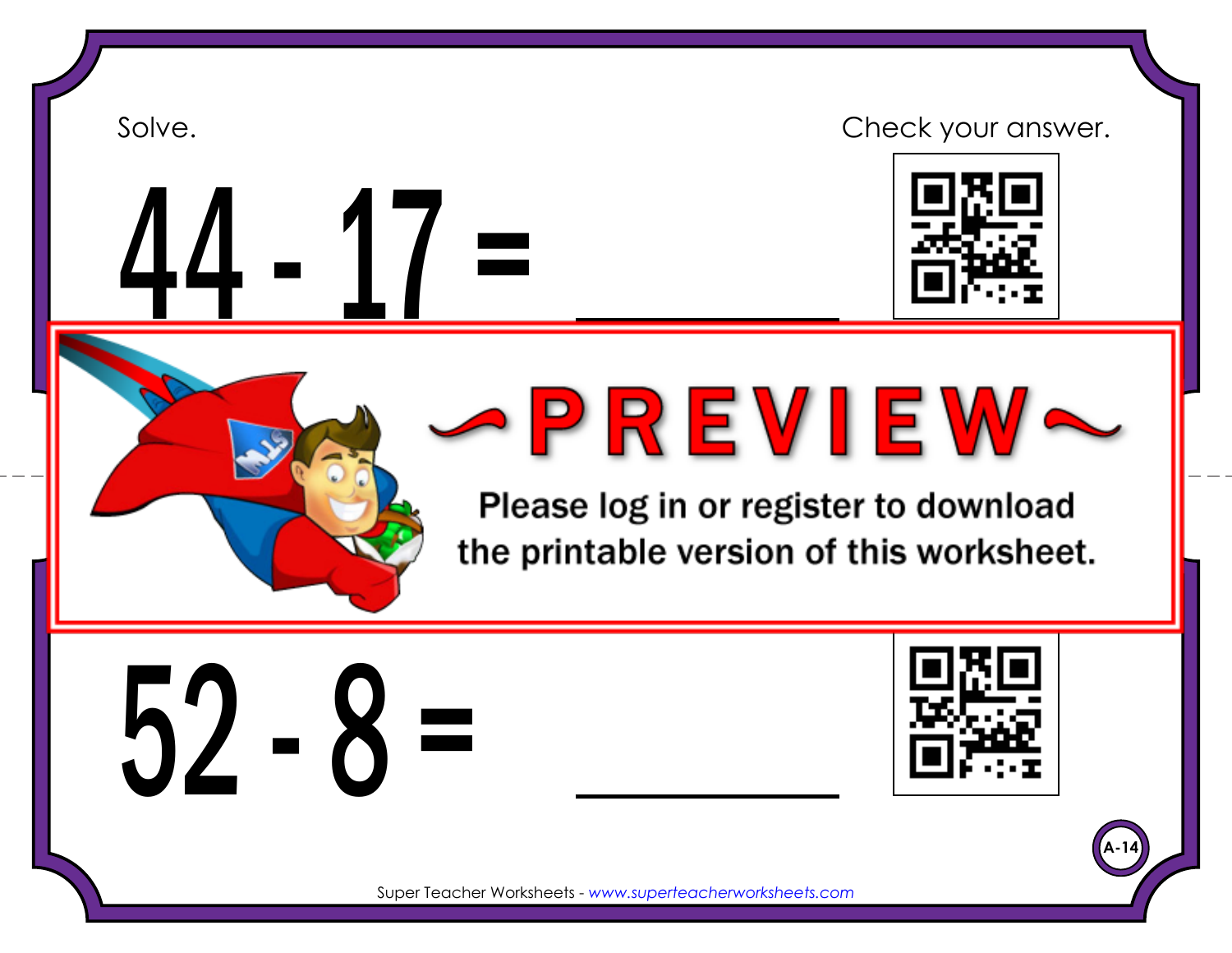









Please log in or register to download the printable version of this worksheet.





**A-16**

Super Teacher Worksheets - *www.superteacherworksheets.com*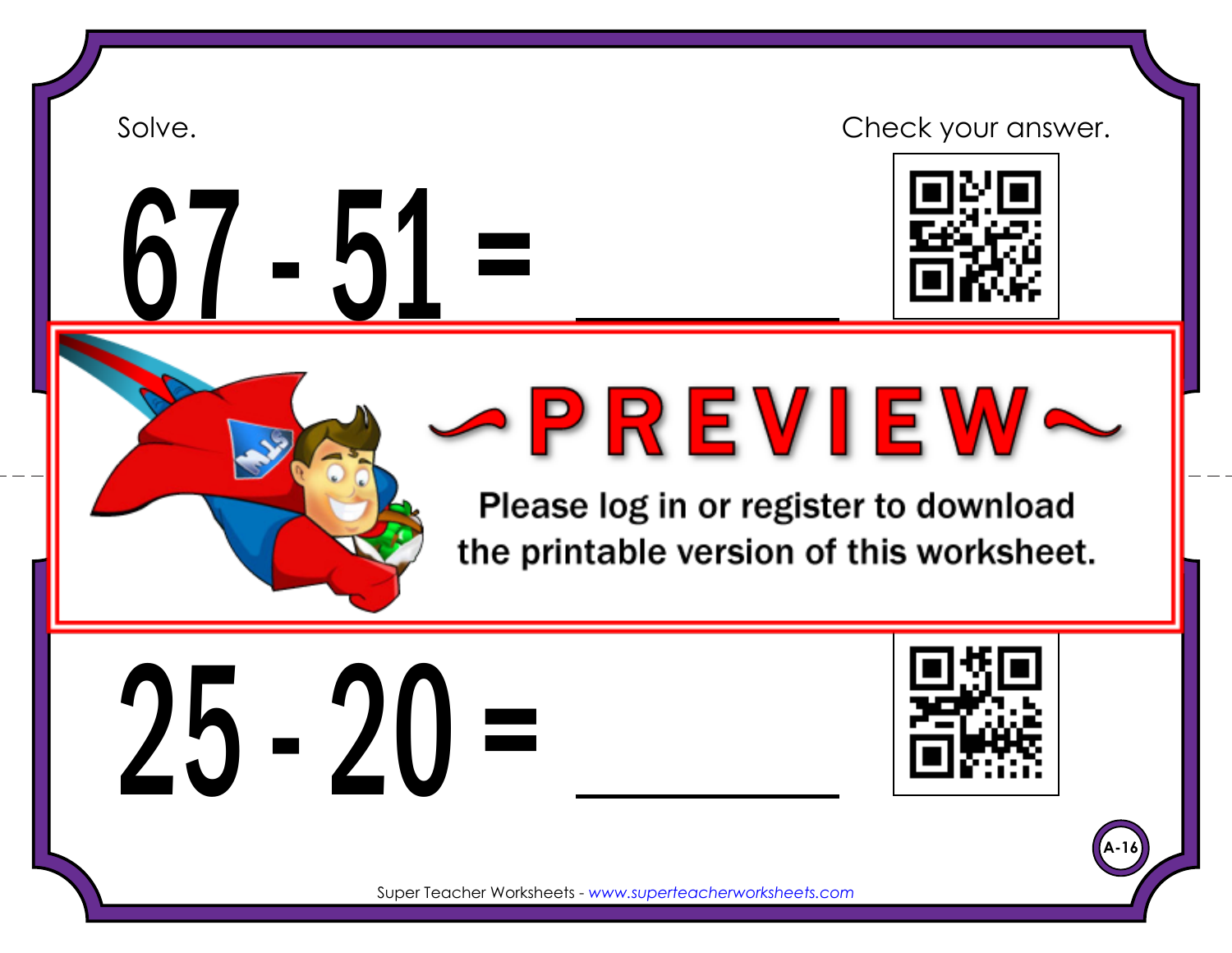$-58 =$ 

Solve. Solve and the contract of the check your answer.



Super Teacher Worksheets - *www.superteacherworksheets.com*

Please log in or register to download the printable version of this worksheet.

 $3 - 19 =$ 



**A-18**

Super Teacher Worksheets - *www.superteacherworksheets.com*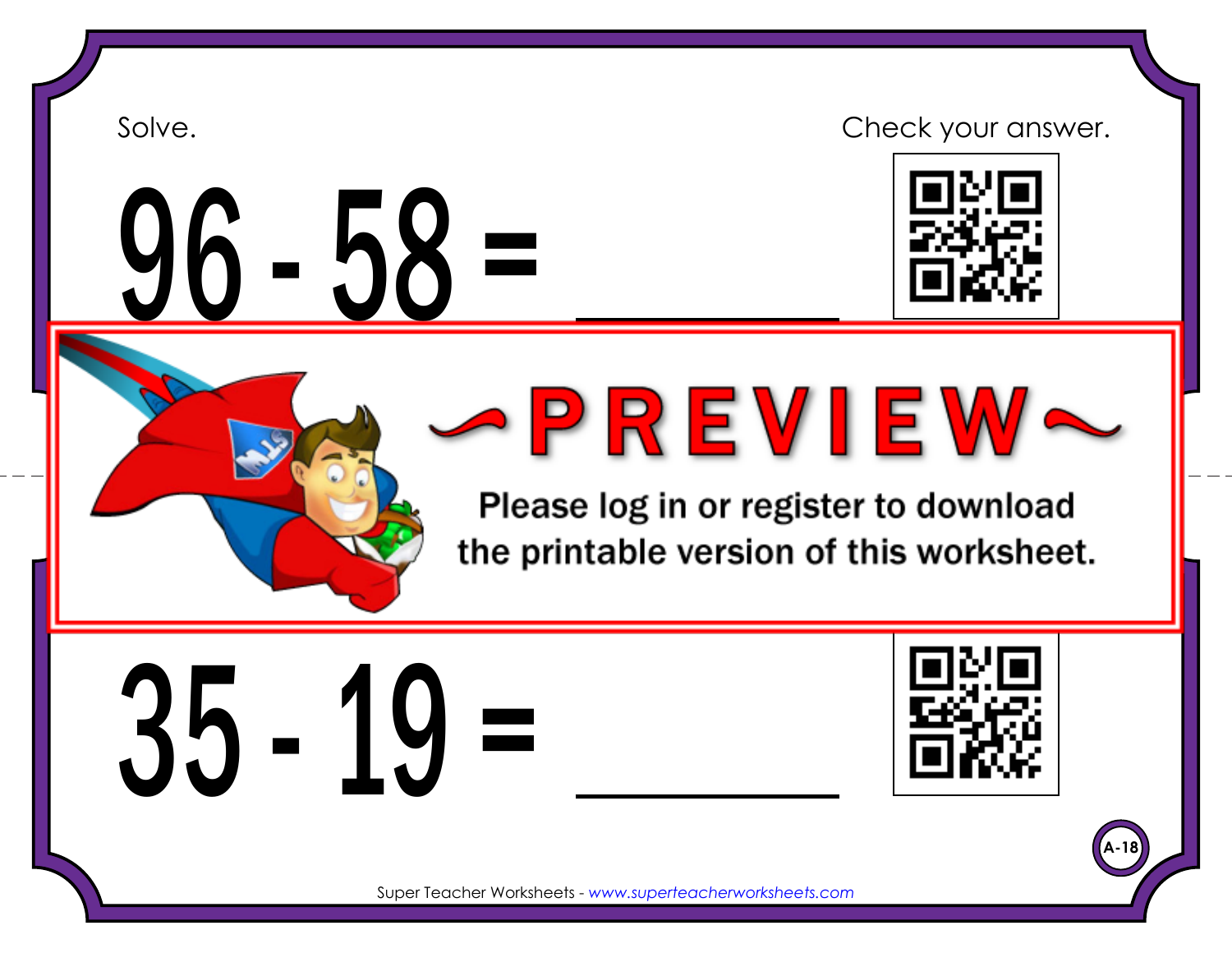

## $1 - 31 =$

## Solve. Solve and the contract of the check your answer.





Please log in or register to download the printable version of this worksheet.





**A-20**

Super Teacher Worksheets - *www.superteacherworksheets.com*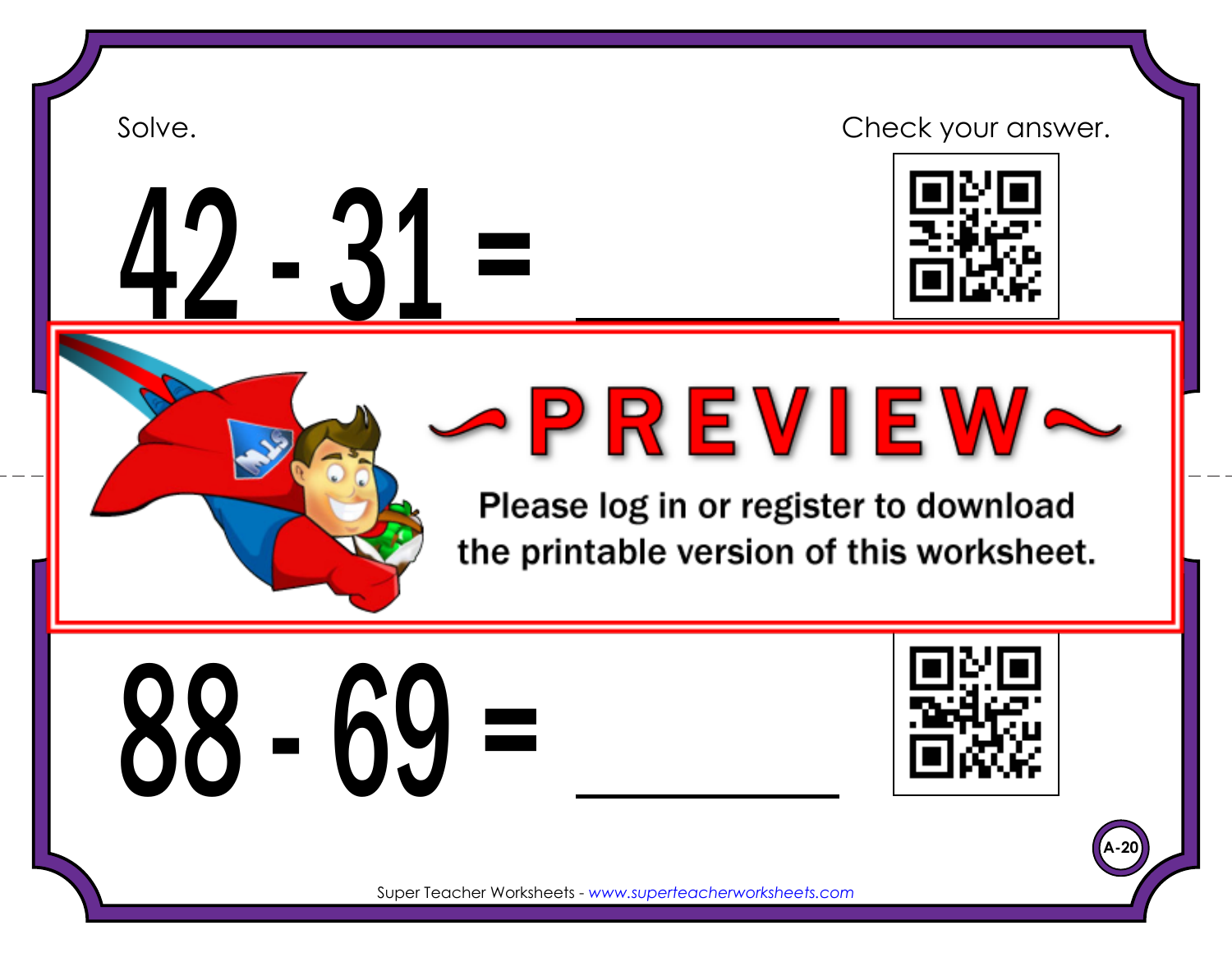# 54 - 36 =

Solve. Solve and the contract of the check your answer.



Super Teacher Worksheets - *www.superteacherworksheets.com*

Please log in or register to download the printable version of this worksheet.





**A-22**

Super Teacher Worksheets - *www.superteacherworksheets.com*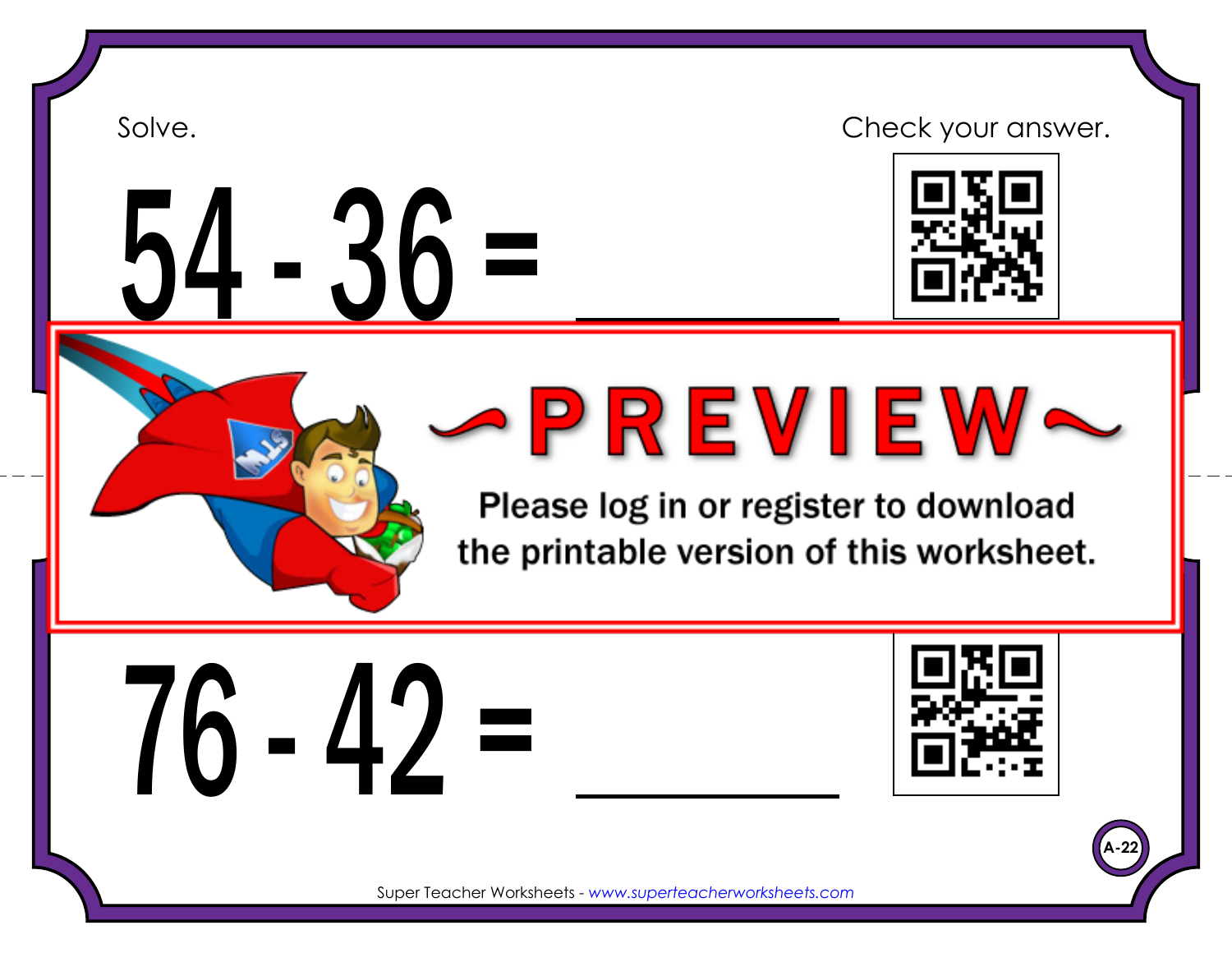



## Solve. Solve and the contract of the check your answer.



Super Teacher Worksheets - *www.superteacherworksheets.com*

Please log in or register to download the printable version of this worksheet.





**A-24**

Super Teacher Worksheets - *www.superteacherworksheets.com*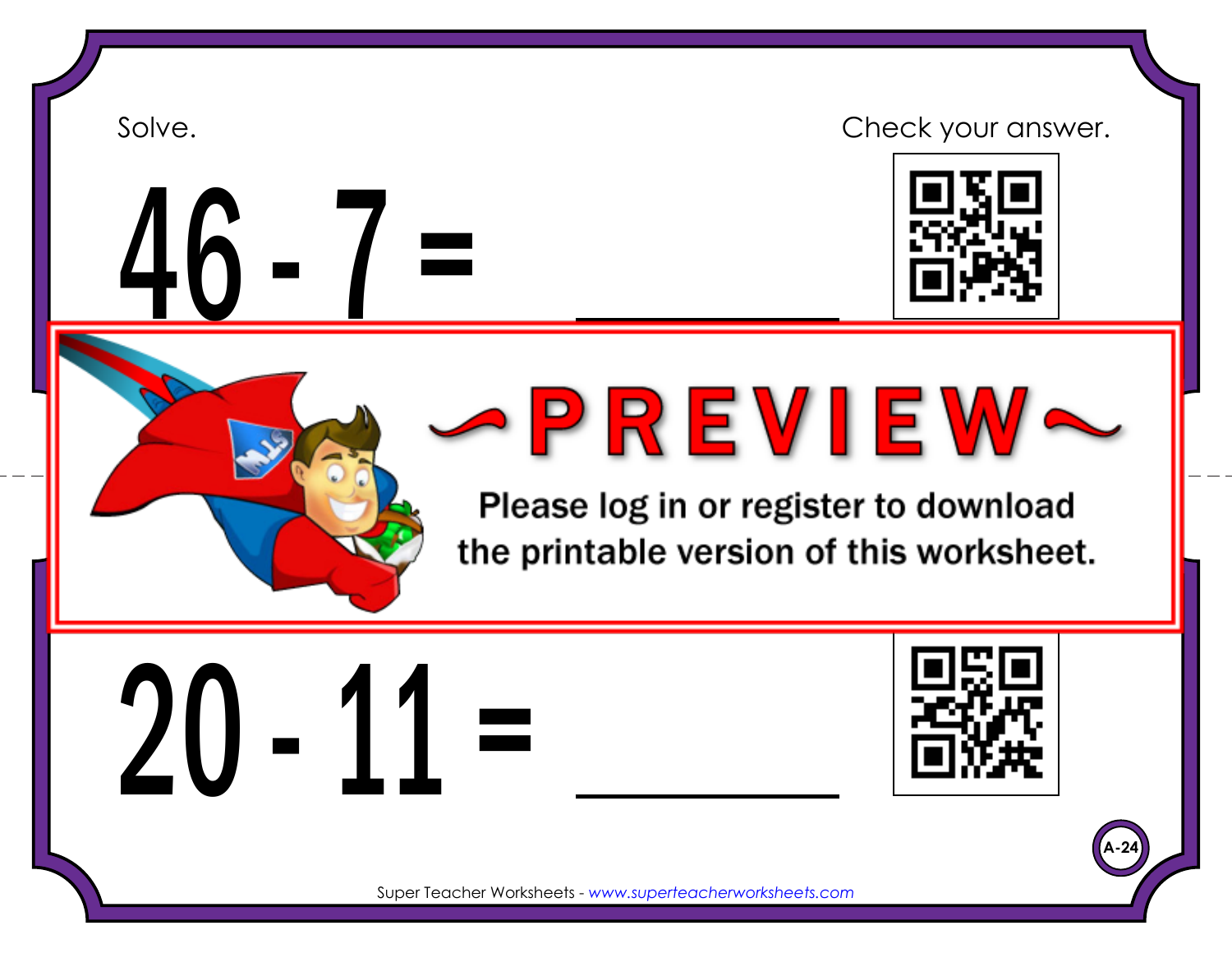$3 - 50 =$ 

Solve. Solve and the contract of the check your answer.



Super Teacher Worksheets - *www.superteacherworksheets.com*

Please log in or register to download the printable version of this worksheet.

 $64 - 32 =$ 



**A-26**

Super Teacher Worksheets - *www.superteacherworksheets.com*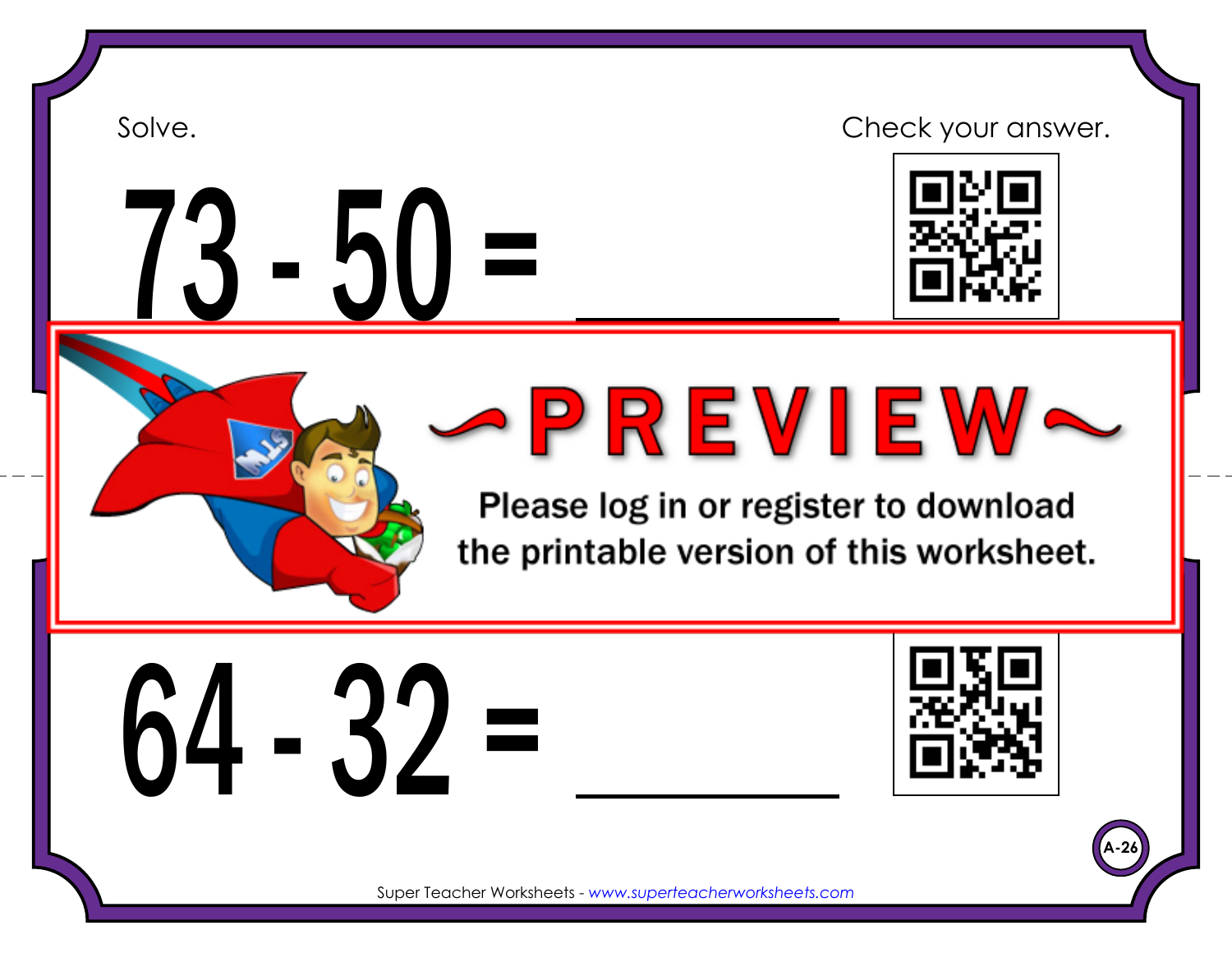## $-55 =$

Solve. Solve and the contract of the check your answer.



Super Teacher Worksheets - *www.superteacherworksheets.com*

Please log in or register to download the printable version of this worksheet.





**A-28**

Super Teacher Worksheets - *www.superteacherworksheets.com*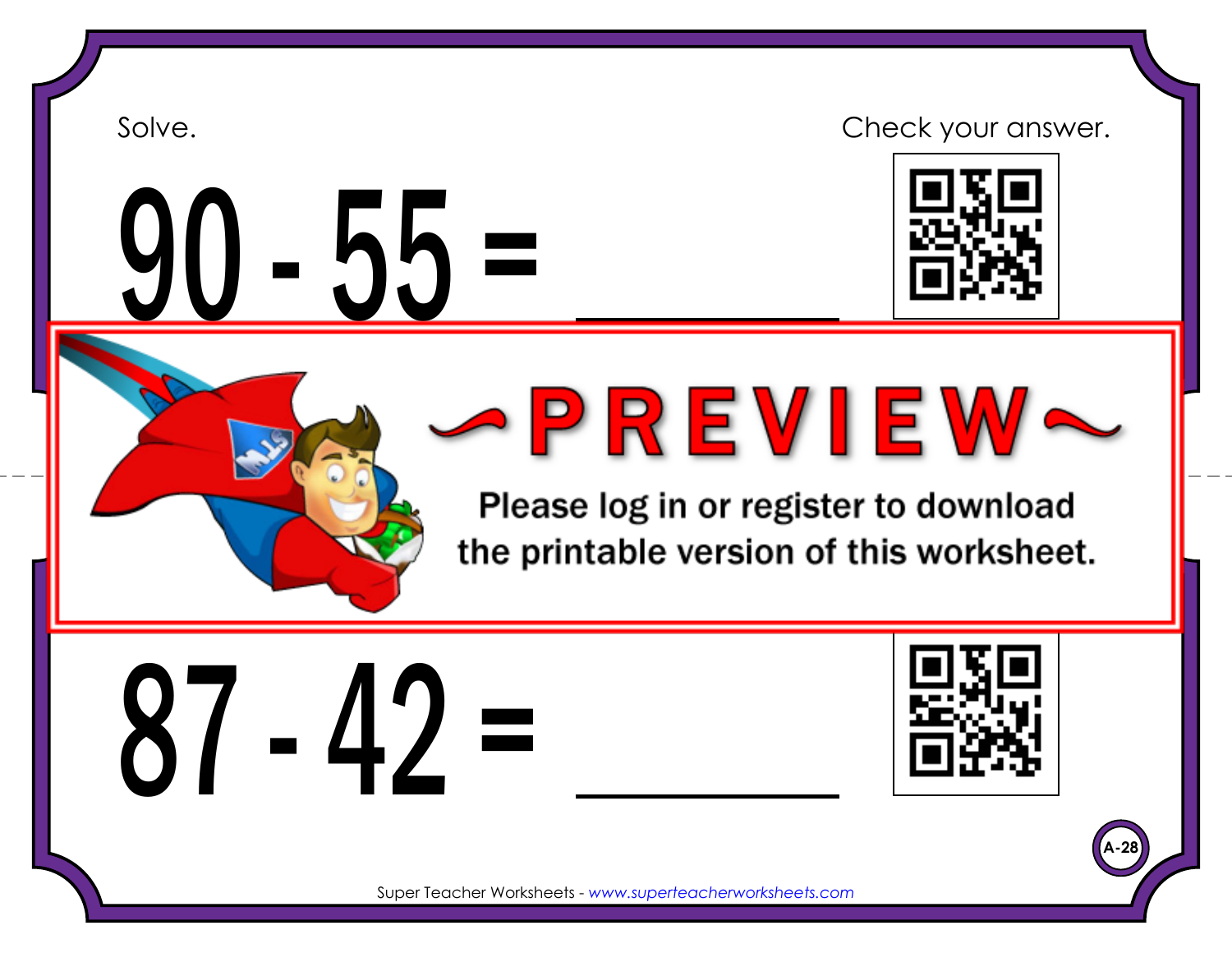## $-13 =$

Solve. Solve and the contract of the check your answer.



Super Teacher Worksheets - *www.superteacherworksheets.com*

Please log in or register to download the printable version of this worksheet.





**A-30**

Super Teacher Worksheets - *www.superteacherworksheets.com*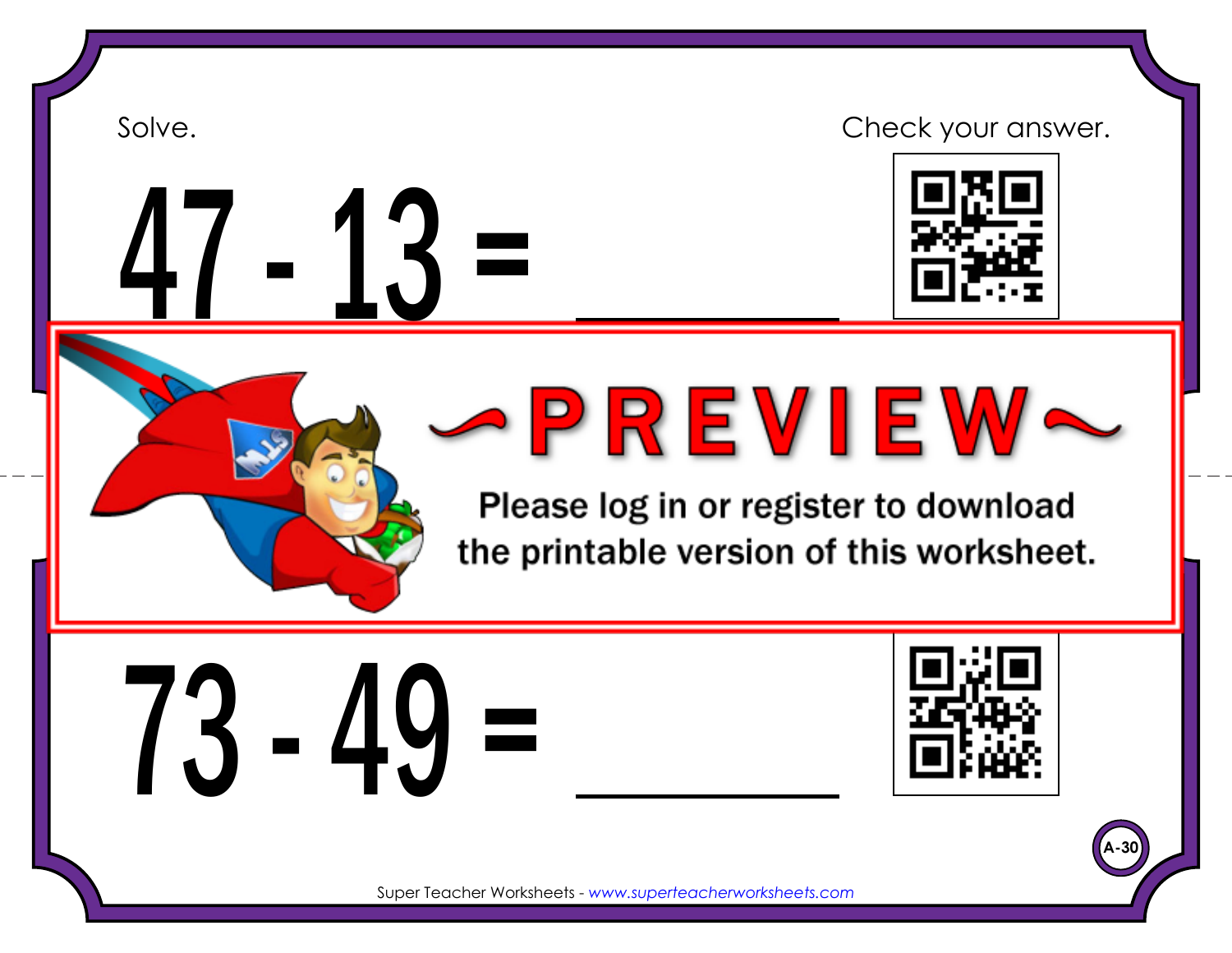